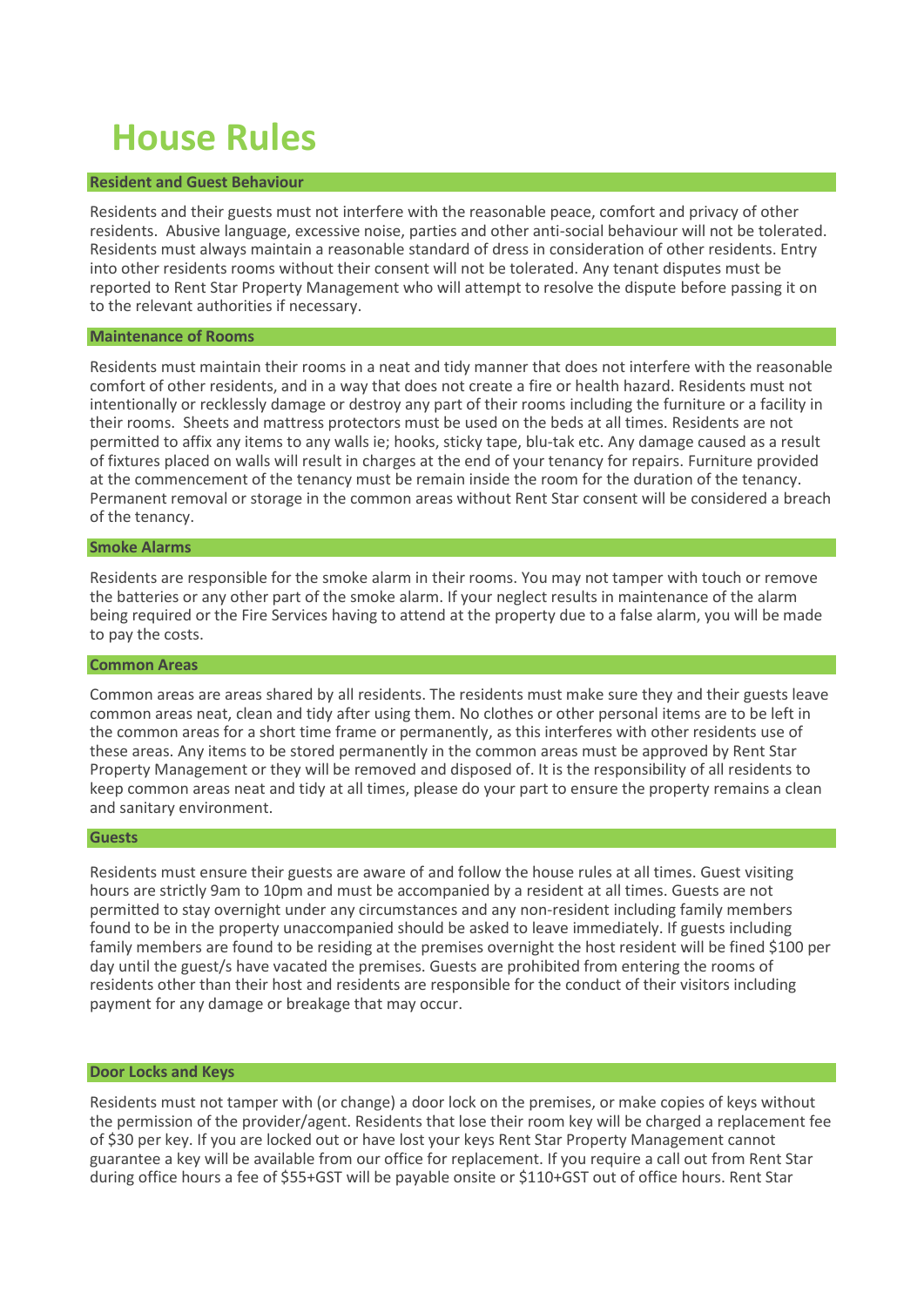cannot guarantee a representative from our office will be available to attend & therefor recommend contacting a locksmith at your own cost. Residents must not give their room key to visitors to use.

## **Smoking & Fire Safety**

Residents must not smoke cigarettes, cigars or any other substance inside the unit or on the balcony. To ensure the health and comfort of other residents is not adversely affected by smoke; all smoking is to occur outside of the property and at least 10 meters from the exterior of the building. Cigarette butts must be disposed of in a rubbish receptacle and not left any containers or on the grounds of the external of the property. Burning candles, oil burners and/or incense are prohibited at all times. This is for the safety & comfort of all guests.

# **Animals**

Residents must not keep an animal on the premises at any time. This includes short term stays. ANIMALS ARE STRICTLY PROHIBITED.

## **Parking**

Residents must not park a vehicle, or allow a vehicle to stand on common property; or permit a guest to park a vehicle, or allow a vehicle to stand on common property, except for the designated visitor parking which must remain available at all times for the sole us of visitors vehicles.

## **Alcohol & Illegal Drugs**

Absolutely no usage of drugs or other illegal substances are permitted in the property. Alcohol consumption is to be kept a minimum and drunk and disorderly conduct will not be tolerated. Illegal substances will not be tolerated and will grounds for immediate eviction and will also be reported to the police.

# **Noise**

Residents and/or their guests must keep noise to a minimum between 11pm and 7am. Residents must keep their TV's and radio's at an acceptable level at all times as not to disturb other residents.

#### **Repairs & Maintenance**

All repairs & maintenance must be reported immediately to Rent Star Property Management. In an emergency please contact the after hours number: 07 3367 1245. Any damage to the property must also be reported immediately to Rent Star Property Management. Residents will be responsible for the cost of repairs of any damage caused to the property by that resident.

## **Rubbish Removal**

Residents at all times must: protect garbage deposited in the authorised bins against attraction of flies, by wrapping the garbage in garbage bags or other suitable material; ensure the health, hygiene, and comfort of other residents is not adversely affected by the disposal or build up of garbage; and comply with all local government laws about disposal of garbage. All wheelie bins must remain inside the grounds of the property and only placed on the curbside for Brisbane City Council Collection. Once the rubbish has been collected the wheelie bins are to be returned on the same day onto the confines of the property.

## **Electronic Appliances**

Any electronic appliances including but not limited to fridges, TV's, DVD's and portable air-conditioning units must not be permanently stored in residents rooms or the common areas, without prior written approval from Rent Star Property Management. If applicable extra costs will be payable for the electricity consumption of these appliances.